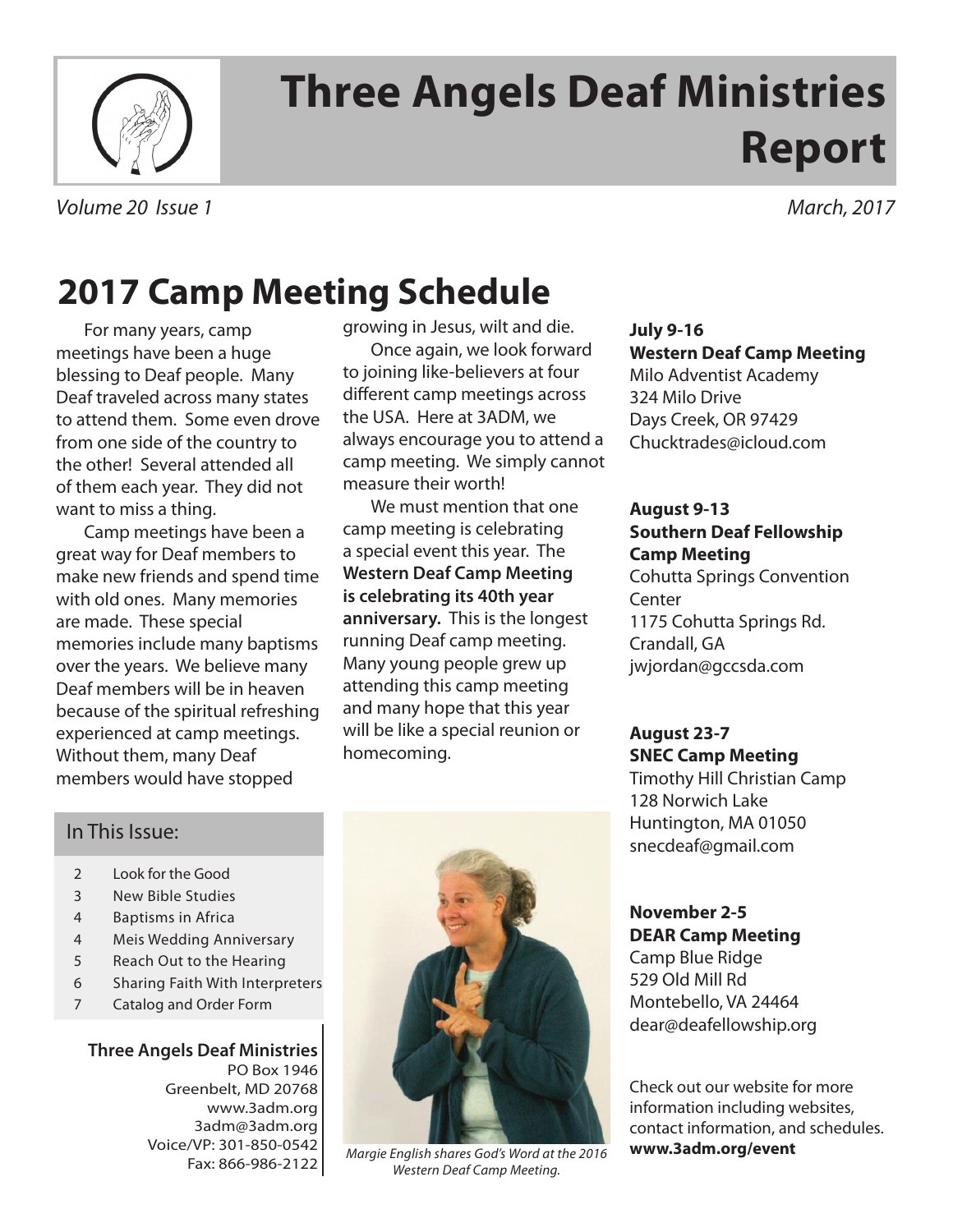# **Speaker's Dialogue: Look for the Good**

My wife Francisca and I enjoy reading our devotionals every morning. Both of us have our own devotional by reading Ellen G. White's devotionals before breakfast. Then together we read a devotional by Doug Batchelor (from Amazing Facts) after our breakfast. These devotionals are very helpful to our spiritual lives. I hope that you read the Bible and a devotional every day to help you grow more like Jesus Christ.

I decided to share one of the devotionals with you that I recently read. It is from the book *That I May Know Him.* This reading impressed me. It helped someone who was discouraged by the faults of the church members and leaders. I pray that this short reading will be very helpful to you when you are facing a difficult time with some church members.

Remember we ALL still have problems with our characters. We tend to look at others and forget about our perfect Model—Jesus Christ. Jesus loves you so much that He surrendered His life so you may be saved into God's kingdom.

### *Look for the Good*

"Finally, brethren, whatsoever things are true, whatsoever things are honest, whatsoever things are just, whatsoever things are pure, whatsoever things are lovely, whatsoever things are of good report; if there be any virtue, and if there be any praise, think on these things" (Philippians 4:8).

"We are a part of the world's people. We become changed into the image of the world or God. Then how important to open our hearts to the things that are true and lovely and of good report! Let the light of the Sun of Righteousness [Jesus Christ] shine into the heart. Do not hold bitterness.

"Christ was holy in wisdom and He thought best to accept Judas when He knew his weaknesses in character. John was not perfect. Peter denied his Lord. Men were like them in the early Christian church when it was organized. Jesus accepted them that they might learn from Him to have a perfect Christian character. Every Christian needs to study the character of Christ. . . .

"Judas alone did not accept the godly lessons. . . . He had resisted the influence of the truth. He

criticized and condemned others. He neglected his own soul, and he cherished and strengthened his natural evil parts of his character until he became so hardened that he could sell his Lord for thirty pieces of silver.

"O let us encourage our souls to look to Jesus!...

"It is common for us to

see faults and not perfection in God's people who do God's work. . . . It would be more pleasing to God if we change our attitude of faultfinding to be more kind to and understanding of other members. We need to see how many souls are serving God and glorifying and honoring Him with their talents of money and skills. It would be better for us to think of the wonderful, miracle-working power of God in the transformation [changed for better] of poor sinful sinners. The faults of other members should not cause us to feel confused and discouraged. Everything that causes us to see the weakness of people is the Lord's purpose to help us to look to Him. We must not put our trust in man. We must trust in God who is taking care of everything. " *Adapted from Ellen G. White, "That I May Know Him", page 182.* 

> *David Trexler 3ADM Speaker/Director*

# **Speaker/Director's Schedule**

**July 6-17**—Milo, OR—Western Deaf Camp Meeting

**September 6-12**—Les Diablerrets, Switzerland— Mental and Spiritual Health Weekend

**September 23-25**—New Brunswick, NJ—New Jersey Deaf Fest

**November 2-5**—Montebello, VA—DEAR Camp Meeting

**November 10-13**—Ontario, CA—2017 MATA Expo

*\*On Sabbaths when home, David Trexler preaches at the Silver Spring, Maryland SDA Church's annex building which can be seen live online!* 

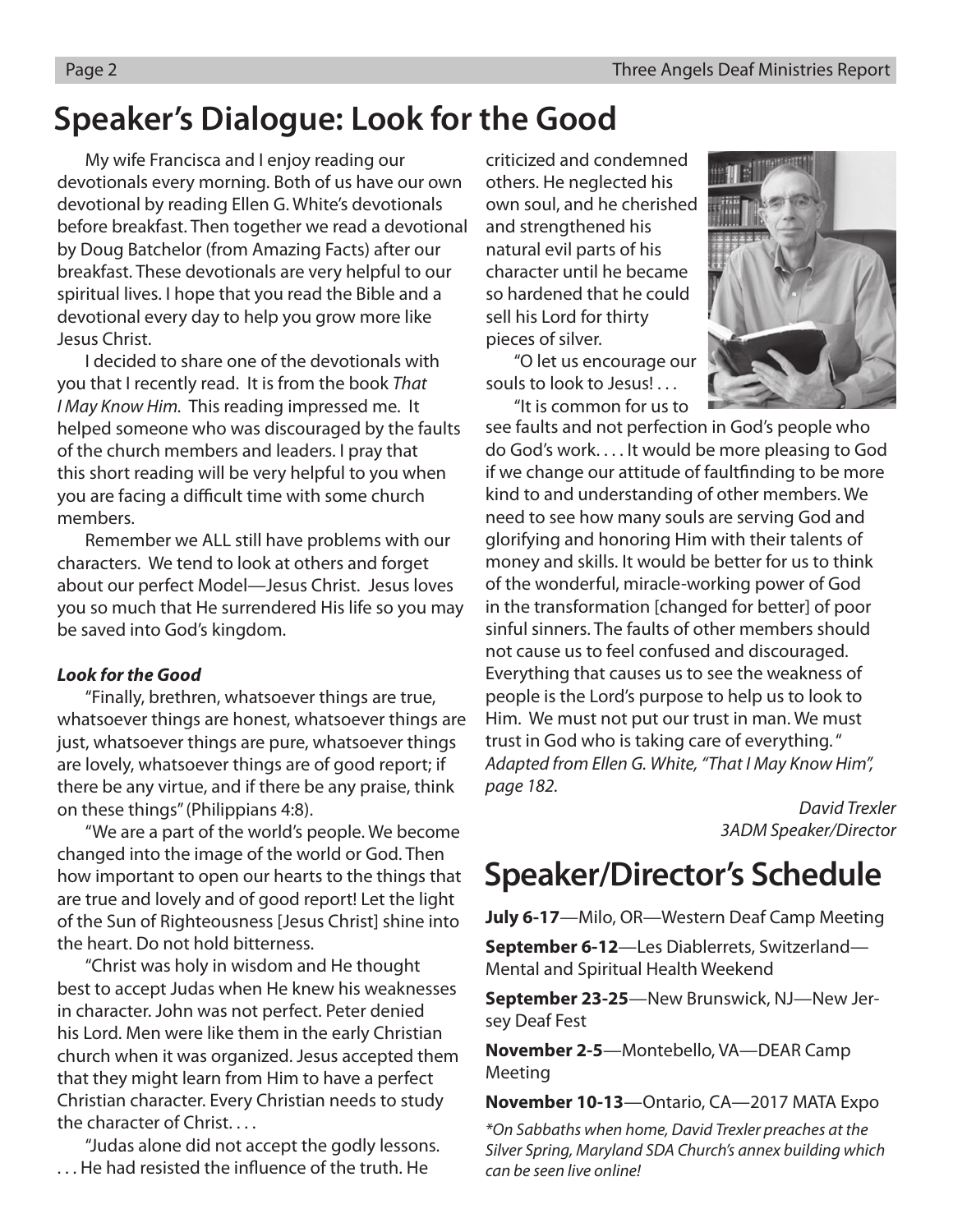# **New Bible Studies Being Developed!**

We are excited about a project that we are working on and we cannot wait to tell you about it.

In the 1960's some Adventist students at Gallaudet University took a Bible study course called "The Light of the World" from the Voice of Prophecy. "The Light of the World" Bible studies focused on Jesus Christ. The lessons made a large impression on their lives. In fact, many years later some of them spoke about it with much admiration. Francisca Trexler herself was one of those students who studied them years ago. Fortunately, she saved the lessons all this time.

Now it is being adapted to Easy Reading English for 3ADM's Deaf Bible School. There is a total of 25 lessons. This will be added to 3ADM's Deaf Bible School website. They will also be printed for those who would rather study on paper and not online. This will be 3ADM's fourth Bible study course.

Actually, the adaptation work had been started some time ago by the previous Executive Director Jim Hovey. He made good progress, but stopped

at lesson 15 when he left the ministry for health reasons. Jim Hovey recently sent the files to us. Of course we were delighted! The work has restarted, beginning with lesson 16.

Please pray for this precious project to be

completed soon so the Deaf may be able to study Jesus Christ deeper and have a closer relationship with Him.

# **News Notes**

### **Live Streamed Sermons on Roku**

As a reminder, you can watch live streamed worship services through 3ADM's website. Go to: **www.3adm.org** for the link. Worship Service starts at 11amEST on Saturdays.

Or you may watch the live streamed services on Roku! This is easier and more comfortable for some viewers. For Roku, you need to add the Livestream channel. On the Livestream channel, scroll down to search and select "account search". Then search for Three Angels Deaf Ministries. Then click on the 3ADM logo. You can also watch the most recent videos.

Also you may watch the archived videos on the 3ADM website at: **3adm.org/video**.

### **Hope Channel Deaf**

3ADM is pleased to have recently given Hope Channel Deaf permission to use some of our videos. You can now watch Signs of God's Love with Esther Doss and Alfred Griffith's presentations from the 2015 DEAR Camp Meeting on their channel.

You can see Hope Channel Deaf by going to: **www.hopechanneldeaf.org**.

### **Address Changes**

Almost every time we send out newsletters, *The Deaf Messenger* magazine or any other mail, we get some back due to wrong addresses. Most people have no idea that it costs us 57 cents each time a newsletter or *The Deaf Messenger* is returned to us.

Using bulk rate saves us money on postage. But bulk rate does not include forwarding and we must pay for returns, unlike first-class mail.

We do our best to keep our mailing lists updated. But not everyone informs us of a move. We know that you are supportive of Deaf ministries, so please remember to contact us when you move or have an address change. Thank you kindly.

The light of the  $w_{\text{ord}}$ 

Christ Teaches in Parables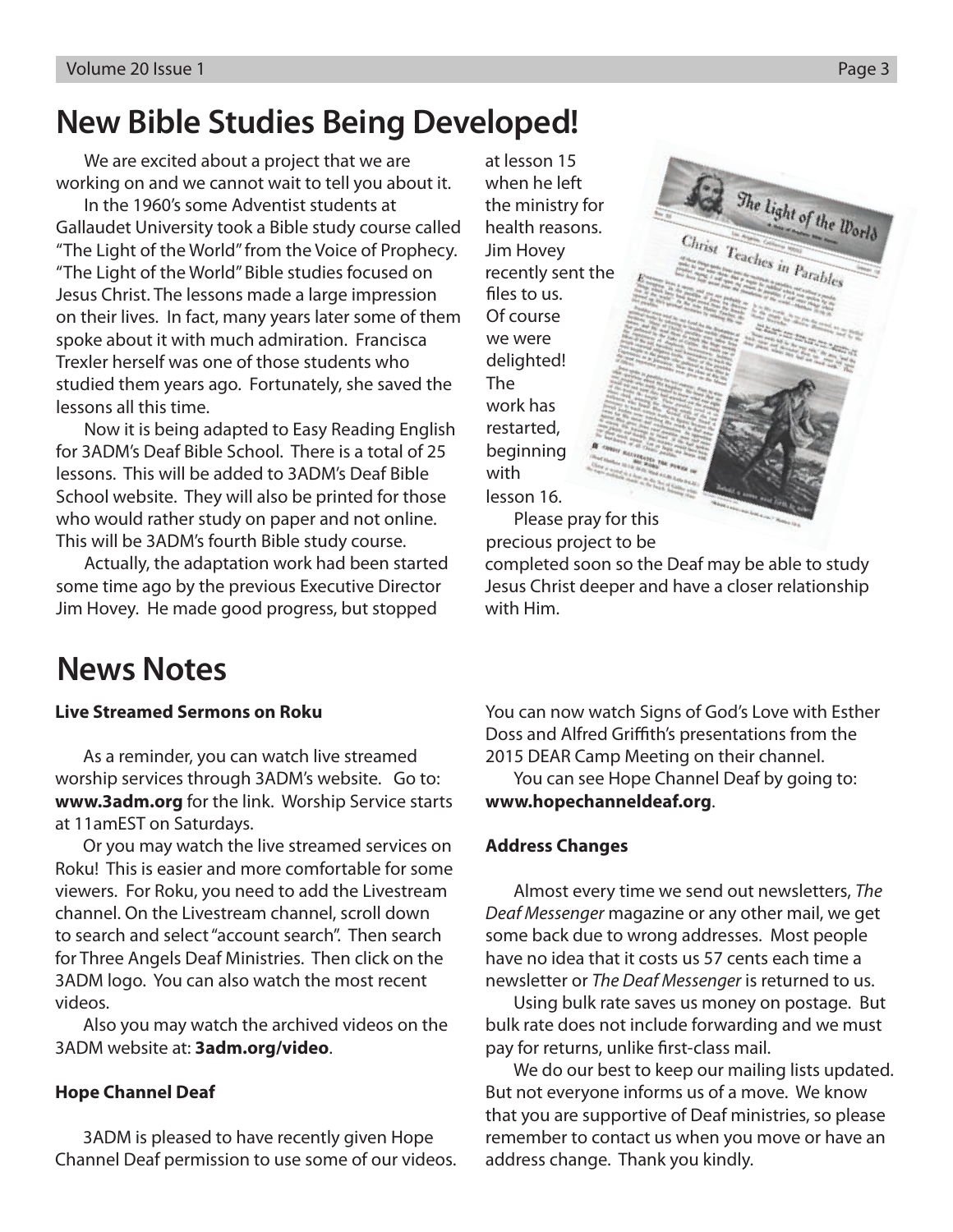Burundi is a small country in Africa. But no matter the small size, God is working among the Deaf in Burundi. Twenty-five Deaf people were baptized on March 25 in the town of Kamenge! Two other people, a hearing and a blind person, were baptized with them.

The baptisms are because of the work by Janvier Nkurikiye. He has worked very hard to share the Gospel among the Deaf. He is Deaf himself with a strong passion for Deaf ministry. In 2015, he traveled to Kenya for an Adventist Deaf camp meeting and told of his desire to work among the Deaf. Gospel Outreach began supporting him this past fall. Also, the SDA Church in Kamenge provides interpreters. He has done a very good work in a very short time. He and the Deaf in Burundi needs our prayers.



*Deaf praise God after the baptisms in Burundi. Pictured below is Janvier, the Deaf man working hard to teach Deaf about Jesus.* 

# **Baptisms in Burundi Meis' Celebrate 50 Years**

Gordon and Jane Meis were married on September 11, 1966 at the Dalton Seventh Day Adventist church in Dalton, Georgia. Gordon graduated from Michigan School for the Deaf in 1958. Jane attended Georgia School for the Deaf and graduated in 1964. They lived in Berrien Springs, Michigan near Andrews University. Then in 1977 they moved to Tennessee where they still live today.

In 1969 their son Alan was born. Alan graduated with Magna Cum Laude with Masters of Divinity at Southern Adventist University in Collegedale, Tennessee in 2001. Alan was a pastor for nine years before he became a teacher at an Adventist High School in Battle Creek, Michigan. In 1979 their daughter, Alisa was born. Currently, Alisa is an interpreter at Sorenson in Chattanooga, Tennessee. Gordon and Jane have four grandchildren. Their love and pride for their children is strong.

The couple enjoyed a wonderful celebration of their 50th anniversary on September 11, 2016 with their family members, relatives, deaf friends, and deaf members. More than 70 people came to celebrate the day with them. It was a true blessing to the Meis'.

We see few people who enjoy long, happy marriages in our world today. We praise God for this witness of love that both Gordon and Jane give to those around them.

Note: A sincere apology to the Meis' for failing to include this in our previous newsletter. Happy Anniversary and may God continue to enrich your marriage.



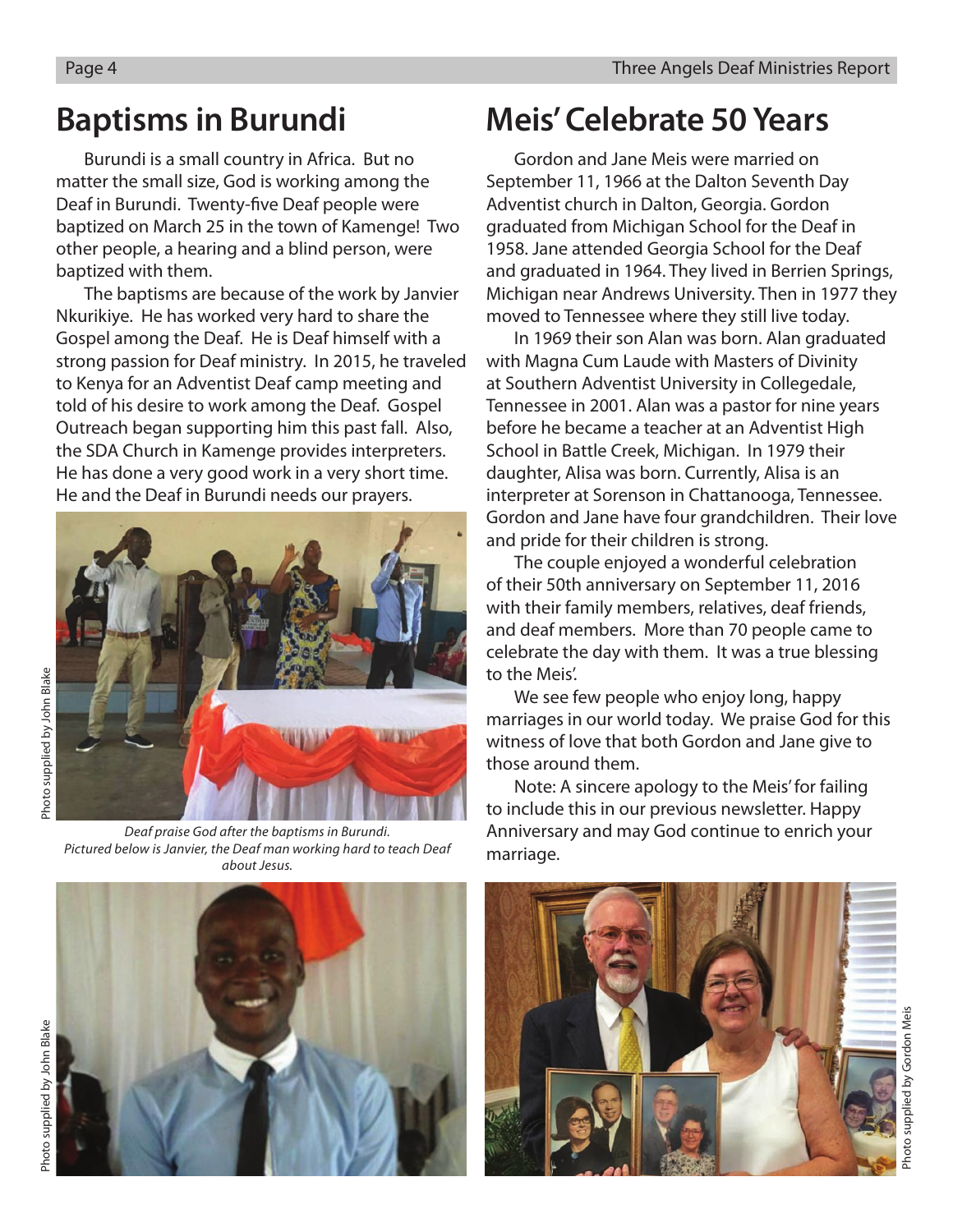# **Reach Out to the Hearing**

"Reaching out to the hearing? What? I thought this was a ministry to the Deaf!" you might wonder. Yes! Deaf ministry is what 3ADM is all about. Absolutely!

But perhaps too often Deaf people say, "The hearing have enough people reaching out to them. Plus most of evangelism focuses on reaching the hearing. We need to focus on reaching the Deaf!"

We can fully understand why anyone would say this. The points are very true. But did you know that Deaf people can touch hearing people's hearts in ways that other hearing people never can? Hearing people need to be saved for Jesus too! They need to know what the Bible teaches. We are all equal and very needy in Jesus eyes. We are all His children and He loves each one of us very much.

Wanda Watson is not as young as she used to be. She has many aches and pains. Taking care of her lawn in the hot summer is not easy for her anymore.

A group of Methodist youth came to her home for a few days to work in her yard. They mowed the grass, moved firewood, weeded her flower garden, etc. They did this as a missionary service to their community. Wanda enjoyed them very much.

During lunch breaks, the youth sat together to have a Bible study. At first, Wanda avoided the study because she felt awkward as a Deaf person among hearing youth. She had lunch by herself. But one day she felt impressed to join them. Before she knew it, they asked her questions and looked through her Bible which she had heavily marked in. Wanda really enjoyed it. She was surprised that hearing youth were interested in learning from a Deaf older woman.

A few weeks later, Wanda received another surprise. This time it was a long letter in the mail from the youth group leader. Here is a little bit of what the letter said:

"You taught me so much about life and optimism through your witness. You impacted every one of my group members in ways we cannot even express. I will never forget you, Ms. Wanda. Your strength, optimism, courage, and patience astound me. These things make me want to grow and learn even more. With everything you did this week for us, you taught us about kindness and love.

"In all of the years [of doing this mission service], the most impactful experience for me was when you prayed for our group during our lunch devotional. I read the prayer you had written aloud for my group while you signed it, and it gave me chills. Your love for the Lord is evident in all that you do, and that experience really touched me.

"Thank you for all that you do, all that you teach, all that you are. You are an incredible woman, and it was a privilege working for you God bless you, Wanda."

Wanda is an ordinary older Deaf woman who lives in the country, She did not seem to have anything to offer "privileged" hearing people. Yet she touched several young people's hearts in a powerful way.

Here is our challenge to you, no matter if you are Deaf or hearing, share Jesus with anyone who will listen. It does not matter if a person's ears can or cannot hear. Jesus does not care about this. This means nothing to Him. He only wants all of us in His kingdom. We hope that one day, Jesus will say to us, "Well done, My faithful servant. Come, enter into your rest."

# **Last Day Events DVD Soon to be Finished**

We are pleased that the editing on the *Last Day Events* DVD is almost finished. We are eager to see it used to share truth for our times that we live in.

David Trexler is the speaker on this DVD program and it will look much like the *Final Events* DVD with Doug Batchelor made (and subtitled) by Amazing Facts. Amazing Facts was very kind in allowing us to use their video and graphics to make this one look more interesting.

Most of the Deaf world is clueless about the closing events of our earth's history and their loving Savior coming soon to take His people to heaven. Jesus is indeed coming soon and we do not want the Deaf taken by surprise.

Stay tuned to our newsletter so you can know when the DVDs are ready for you to share them.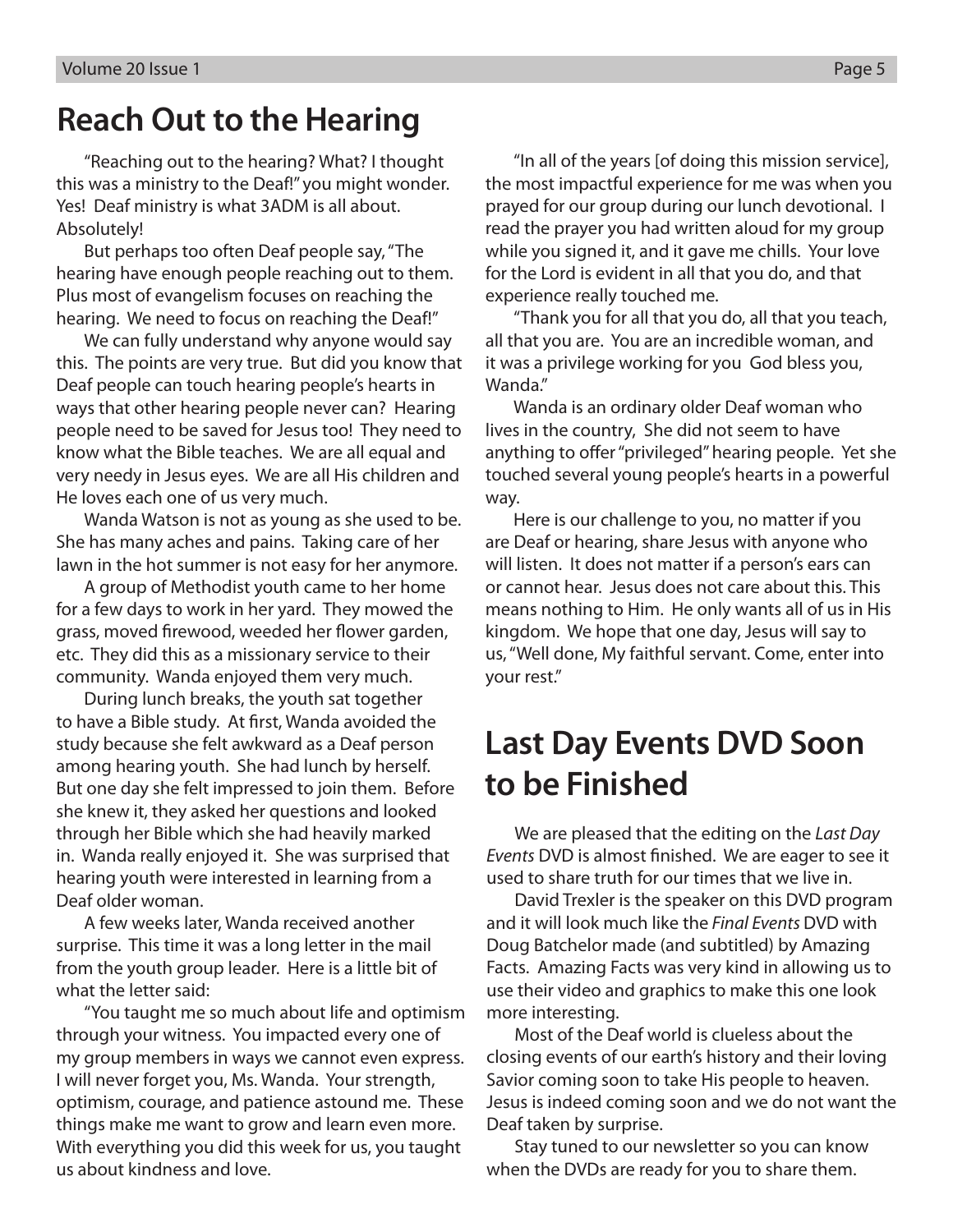# **Sharing Faith With Interpreters**

On March 17, 2017, Margie English, Monica Mack, and Francisca Trexler had the exciting opportunity to present a two-hour workshop at The National Alliance of Black Interpreters (NAOBI) Elevation Conference held at Gallaudet University. Their workshop was called "Interpreting in the Seventhday Adventist Church." They explained what the SDA name means, some beliefs of the Church, how the SDA Church is organized, and how to learn more. The audience were both in-person and remote via live stream. The attendees expressed appreciation as they learned a lot about the SDA Church. It was a great way to share our faith with the interpreters.



*Margie English, Monica Mack, and Francisca Trexler pose by their display to show about the SDA Church*

## **Donations**

### *In Memory of...*

Mazine Davidson by Rudine McCluan Shawn Michael Johnston by Sara Johnston

> *In Honor of...* Marvin Budd by Luis Leonor

### **3ADM Board of Directors**

Bruce Buzzell, *Chairperson* Paul Kelly, *Vice-Chairperson* Chuck McGehee*, Treasurer* Alfred Griffith, *Secretary* George Belser Marvin Budd Margie English

## **3ADM Staff**

David M. Trexler *Speaker/Director* Francisca Trexler

*Assistant Director*

Esther Doss *Public Relations/Development*

# **Psalm 23 Expanded**

The Lord is my Shepherd THAT'S RELATIONSHIP! I shall not want THAT'S SUPPLY! He taketh me to lie down in green pastures THAT'S REST! He restoreth my soul THAT'S HEALING! He leadeth me in the paths of righteousness THAT'S GUIDANCE! For His name sake THAT'S PURPOSE! Yea, though I walk through the valley of the shadow of death THAT'S TESTING! I will fear no evil THAT'S PROTECTION! For Thou art with me THAT'S FAITHFULNESS! Thy rod and Thy staff they comfort me THAT'S DISCIPLINE! Thou prepares a table before me in the presence of mine enemies THAT'S HOPE Thou anoints my head with oil THAT'S CONSECREATION! My cup runneth over THAT'S ABUNDANCE! Surely goodness and mercy shall follow me all the days of my life THAT'S BLESSING! And I will dwell in the house of the Lord THAT'S SECURITY! Forever THAT'S ETERNITY!

## *Submitted by Francisca Trexler*

Three Angels Deaf Ministries Report is a bimonthly publication of Three Angels Deaf Ministries. Contributors to the ministry receive this report for two years from the date of their most recent gift.

Three Angels Deaf Ministries, a nonprofit ministry, shares the saving truths of Jesus Christ with the Deaf through easy reading literature, the Internet, public evangelism, outreach training, and more. For operation, we depend on the gifts and prayers of caring Christians who believe in our mission.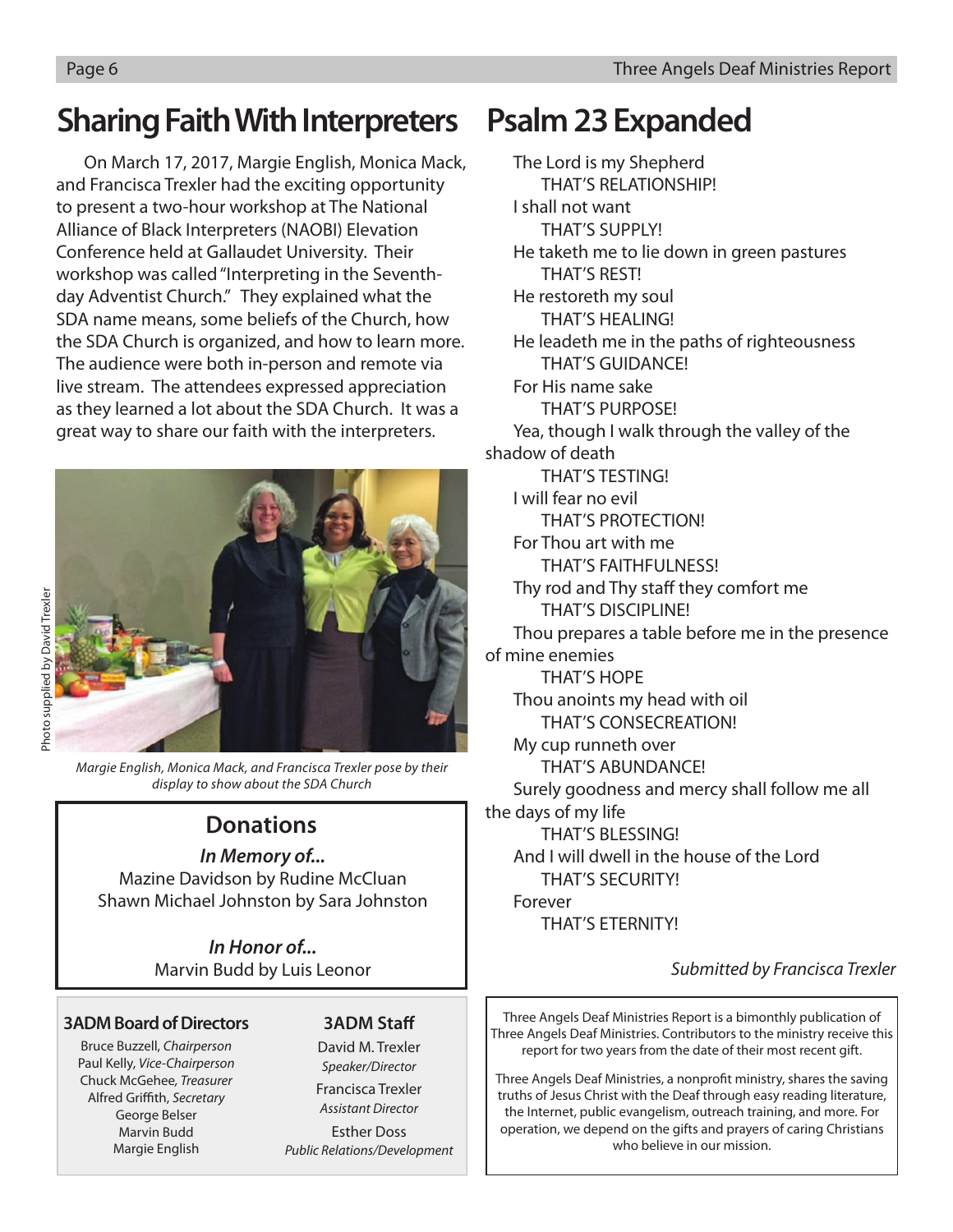# **3ADM Catalog -- All prices include USA shipping**

| \$65.00<br><b>AMAZING BIBLE TRUTHS SERIES (7 DVDs)</b><br>14 Bible topics in ASL by Francisca Trexler. (no voice)                                      |                                                                                                                                                                   | \$75.00<br><b>THE SEVENTH DAY (5 DVDs)</b><br>The history of the Sabbath. (CLOSED CAPTIONED)                                                                                           |  |  |
|--------------------------------------------------------------------------------------------------------------------------------------------------------|-------------------------------------------------------------------------------------------------------------------------------------------------------------------|----------------------------------------------------------------------------------------------------------------------------------------------------------------------------------------|--|--|
| THE REVELATION OF JESUS CHRIST VIDEO SERIES<br>A set of 13 DVDs with 26 programs in ASL by<br>Pastor David Trexler. Includes study notes. (with voice) | <b>OUR WORLD A THEATER IN GOD'S UNIVERSE (DVD)</b><br>The full story of the battle between God and Satan.<br>In Hard Case<br>\$15.00<br>In Paper Sleeve<br>\$7.00 |                                                                                                                                                                                        |  |  |
| <b>SIGNS OF GOD'S LOVE #1 DVD</b><br>Salvation and God's love (with voice)                                                                             | \$7.00                                                                                                                                                            | <b>KEEPERS OF THE FLAME SERIES (2 DVDs)</b><br>\$45.00<br>This 8-part series covers the history of the Christian                                                                       |  |  |
| <b>SIGNS OF GOD'S LOVE #2 DVD</b>                                                                                                                      | \$7.00                                                                                                                                                            | church, and the Adventist church. (ENGLISH SUBTITLES)                                                                                                                                  |  |  |
| What happens when you die? (with voice)<br><b>SIGNS OF GOD'S LOVE #3 DVD</b><br>God's law of love (with voice)                                         | \$7.00                                                                                                                                                            | THE FINAL EVENTS OF BIBLE PROPHECY (DVD)<br>What the Bible says about the last days of earth history by<br>Doug Batchelor. (43 minutes - ENGLISH SUBTITLES)<br>In Hard Case<br>\$15.00 |  |  |
| <b>SIGNS OF GOD'S LOVE #4 DVD</b><br>The Sabbath (with voice)                                                                                          | \$7.00                                                                                                                                                            | In Paper Sleeve<br>\$7.00                                                                                                                                                              |  |  |
| <b>SIGNS OF GOD'S LOVE #5 DVD</b><br>Jesus' second coming (with voice)                                                                                 | \$7.00                                                                                                                                                            | <b>CAN YOU HEAR US?</b> (Booklet - 10 copies)<br>\$15.00<br>A quick reference quide to Deaf Ministry.                                                                                  |  |  |
| <b>SIGNS OF GOD'S LOVE #6 DVD</b><br>Heaven and choices (with voice)                                                                                   | \$7.00                                                                                                                                                            | <b>MARGIE ASKS WHY, EASY READING EDITION</b><br>\$7.00<br>A fascinating book about the battle between God<br>and Satan.                                                                |  |  |
| <b>SIGNS OF GOD'S LOVE #7 DVD</b><br>The eight laws of health (with voice)                                                                             | \$7.00                                                                                                                                                            | <b>STEPS TO CHRIST, EASY READING EDITION</b><br>\$7.00<br>A book that leads us to a better relationship with Jesus.                                                                    |  |  |
| <b>SIGNS OF GOD'S LOVE #8 DVD</b><br>The beginning and end of evil (with voice)                                                                        | \$7.00                                                                                                                                                            | THE STORY OF REDEMPTION, EASY READING<br>\$7.00<br>Tells how sin began and how Jesus will save His<br>people from sin & eternal death.                                                 |  |  |
| <b>SIGNS OF GOD'S LOVE #9 DVD</b><br>Creationism and Young Age of the Earth (with voice)                                                               | \$7.00                                                                                                                                                            | <b>EASY-READING BAPTISMAL STUDIES</b><br>\$20.00<br>28 fundamental beliefs studies for baptismal candidates.                                                                           |  |  |
| <b>SIGNS OF GOD'S LOVE DVDs</b><br>Orders of 20 or more - each DVD<br>Orders of 100 or more - each DVD                                                 | \$6.00<br>\$4.00                                                                                                                                                  | <b>ASL DVD LEARNING SYSTEM (DVD)</b><br>\$35.00<br>Includes 2 DVDs: "Getting Started in Signing" and "<br>Say It With Signing."                                                        |  |  |
| <b>BIBLE ADVENTURES DVD</b><br>8 Bible stories for children in sign language (no voice)                                                                | \$15.00                                                                                                                                                           | <b>CD-ROM: HYPERSIGN INTERACTIVE DICTIONARY OF ASL</b><br>(CD-ROM)<br>\$25.00<br>Full-motion video; age specific vocabulary.                                                           |  |  |

| <b>Product Name</b> |              |  | Quantity | Price                                                     | Subtotal |  |
|---------------------|--------------|--|----------|-----------------------------------------------------------|----------|--|
|                     |              |  |          |                                                           |          |  |
|                     |              |  |          |                                                           |          |  |
|                     |              |  |          |                                                           |          |  |
|                     |              |  |          |                                                           |          |  |
| <b>Name</b>         |              |  |          | Total                                                     |          |  |
| <b>Address</b>      |              |  |          | Please make your check or<br>money order payable to:      |          |  |
| City                | <b>State</b> |  |          | <b>Three Angels Deaf Ministries</b><br><b>PO Box 1946</b> |          |  |

**Greenbelt, MD 20768**

**\*\* Please print. Contact us for orders outside the USA for shipping costs.**